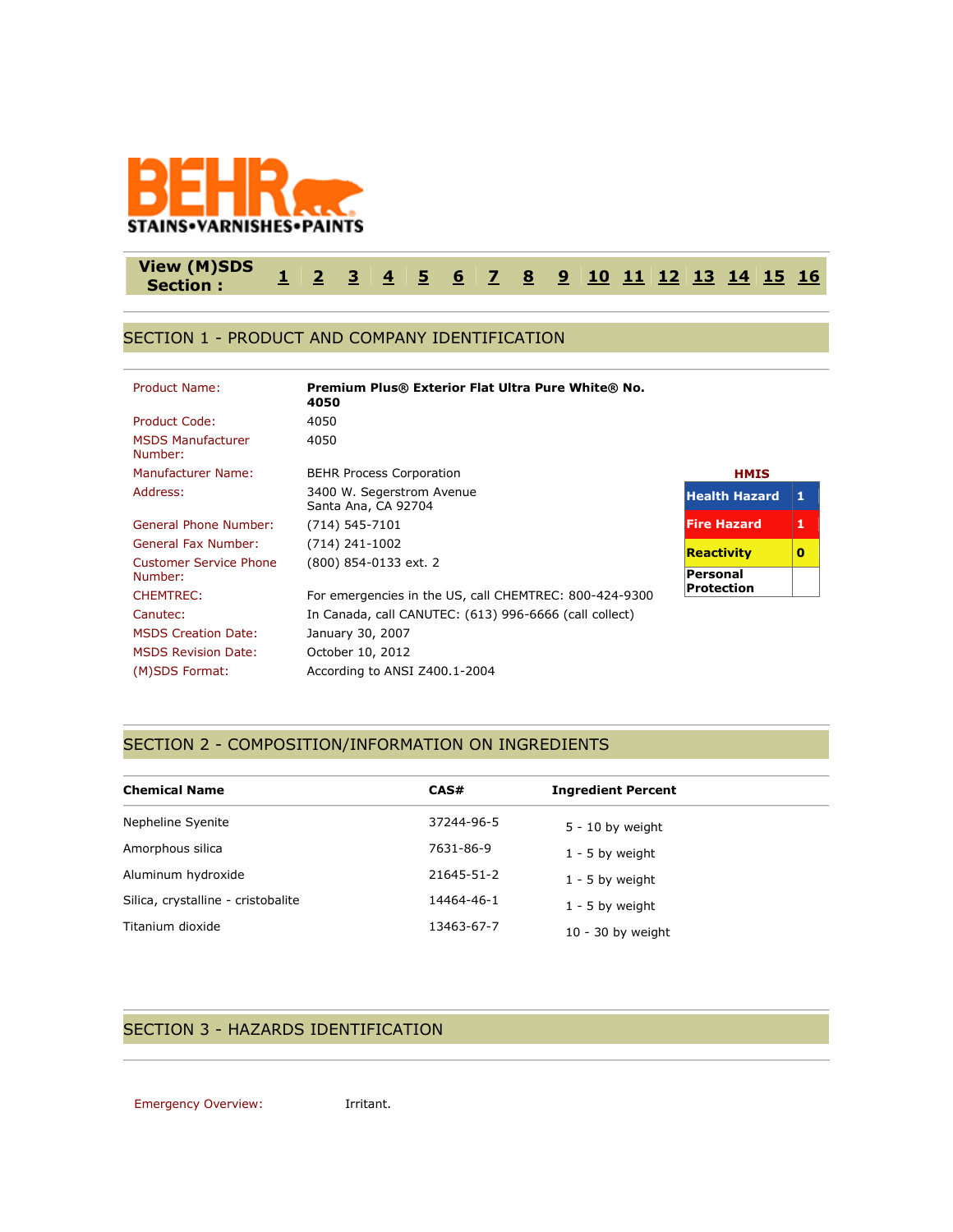| Potential Health Effects:                  |                                                                           |
|--------------------------------------------|---------------------------------------------------------------------------|
| Eye:                                       | May cause irritation.                                                     |
| Skin:                                      | May cause irritation.                                                     |
| Inhalation:                                | Prolonged or excessive inhalation may cause respiratory tract irritation. |
| Ingestion:                                 | May be harmful if swallowed. May cause vomiting.                          |
| Chronic Health Effects:                    | Prolonged or repeated contact may cause skin irritation.                  |
| Signs/Symptoms:                            | Overexposure may cause headaches and dizziness.                           |
| Target Organs:                             | Eyes. Skin. Respiratory system. Digestive system.                         |
| Aggravation of Pre-Existing<br>Conditions: | None generally recognized.                                                |

## SECTION 4 - FIRST AID MEASURES

| Eye Contact:         | Immediately flush eyes with plenty of water for 15 to 20 minutes. Get medical<br>attention, if irritation or symptoms of overexposure persists.                                                                                                   |
|----------------------|---------------------------------------------------------------------------------------------------------------------------------------------------------------------------------------------------------------------------------------------------|
| <b>Skin Contact:</b> | Immediately wash skin with soap and plenty of water.<br>Get medical attention if irritation develops or persists.                                                                                                                                 |
| Inhalation:          | If inhaled, remove to fresh air. If not breathing, give artificial respiration or give<br>oxygen by trained personnel. Seek immediate medical attention.                                                                                          |
| Ingestion:           | If swallowed, do NOT induce vomiting. Call a physician or poison control center<br>immediately. Never give anything by mouth to an unconscious person.                                                                                            |
| Other First Aid:     | Due to possible aspiration into the lungs, DO NOT induce vomiting if ingested.<br>Provide a glass of water to dilute the material in the stomach. If vomiting<br>occurs naturally, have the person lean forward to reduce the risk of aspiration. |

## SECTION 5 - FIRE FIGHTING MEASURES

| Flash Point:                        | No Data                                                                                                                          |
|-------------------------------------|----------------------------------------------------------------------------------------------------------------------------------|
| Lower Flammable/Explosive<br>Limit: | Not applicable.                                                                                                                  |
| Upper Flammable/Explosive<br>Limit: | Not applicable.                                                                                                                  |
| Extinguishing Media:                | Use alcohol resistant foam, carbon dioxide, dry chemical, or water fog or spray<br>when fighting fires involving this material.  |
| Protective Equipment:               | As in any fire, wear Self-Contained Breathing Apparatus (SCBA), MSHA/NIOSH<br>(approved or equivalent) and full protective gear. |
|                                     |                                                                                                                                  |
| <b>NFPA Ratings:</b>                |                                                                                                                                  |
| NFPA Health:                        | 1                                                                                                                                |
| NFPA Flammability:                  |                                                                                                                                  |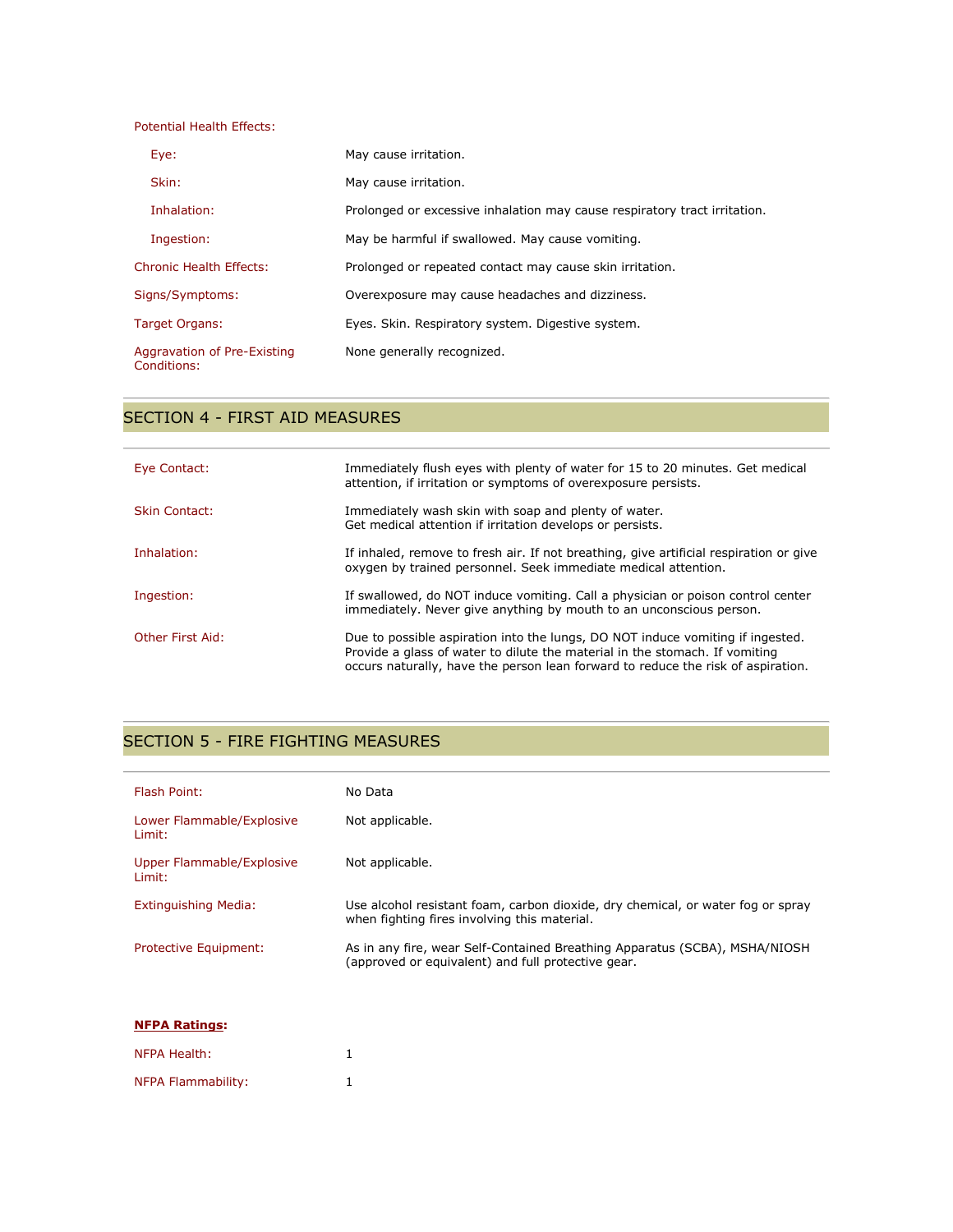| <b>Personnel Precautions:</b>     | Use proper personal protective equipment as listed in section 8.                                                                                                                                                        |
|-----------------------------------|-------------------------------------------------------------------------------------------------------------------------------------------------------------------------------------------------------------------------|
| <b>Environmental Precautions:</b> | Avoid runoff into storm sewers, ditches, and waterways.                                                                                                                                                                 |
| <b>Spill Cleanup Measures:</b>    | Absorb spill with inert material (e.g., dry sand or earth), then place in a<br>chemical waste container. Provide ventilation. Clean up spills immediately<br>observing precautions in the protective equipment section. |

#### SECTION 7 - HANDLING and STORAGE

| Handling:          | Use with adequate ventilation. Avoid breathing vapor and contact with eyes,<br>skin and clothing.                                                                              |
|--------------------|--------------------------------------------------------------------------------------------------------------------------------------------------------------------------------|
| Storage:           | Store in a cool, dry, well ventilated area away from sources of heat,<br>combustible materials, and incompatible substances. Keep container tightly<br>closed when not in use. |
| Hygiene Practices: | Wash thoroughly after handling. Avoid contact with eyes and skin. Avoid<br>inhaling vapor or mist.                                                                             |

## SECTION 8 - EXPOSURE CONTROLS, PERSONAL PROTECTION - EXPOSURE GUIDELINES

| <b>Engineering Controls:</b>        | Use appropriate engineering control such as process enclosures, local exhaust<br>ventilation, or other engineering controls to control airborne levels below<br>recommended exposure limits. Good general ventilation should be sufficient to<br>control airborne levels. Where such systems are not effective wear suitable<br>personal protective equipment, which performs satisfactorily and meets OSHA<br>or other recognized standards. Consult with local procedures for selection,<br>training, inspection and maintenance of the personal protective equipment. |
|-------------------------------------|--------------------------------------------------------------------------------------------------------------------------------------------------------------------------------------------------------------------------------------------------------------------------------------------------------------------------------------------------------------------------------------------------------------------------------------------------------------------------------------------------------------------------------------------------------------------------|
| Eye/Face Protection:                | Wear appropriate protective glasses or splash goggles as described by 29 CFR<br>1910.133, OSHA eye and face protection regulation, or the European standard<br>EN 166.                                                                                                                                                                                                                                                                                                                                                                                                   |
| <b>Skin Protection Description:</b> | Chemical-resistant gloves and chemical goggles, face-shield and synthetic<br>apron or coveralls should be used to prevent contact with eyes, skin or clothing.<br>Wear appropriate protective gloves. Consult glove manufacturer's data for<br>permeability data.                                                                                                                                                                                                                                                                                                        |
| <b>Respiratory Protection:</b>      | A NIOSH approved air-purifying respirator with an organic vapor cartridge or<br>canister may be permissible under certain circumstances where airborne<br>concentrations are expected to exceed exposure limits. Protection provided by<br>air purifying respirators is limited. Use a positive pressure air supplied<br>respirator if there is any potential for an uncontrolled release, exposure levels<br>are not known, or any other circumstances where air purifying respirators may<br>not provide adequate protection.                                          |
| <b>Other Protective:</b>            | Facilities storing or utilizing this material should be equipped with an eyewash<br>facility and a safety shower.                                                                                                                                                                                                                                                                                                                                                                                                                                                        |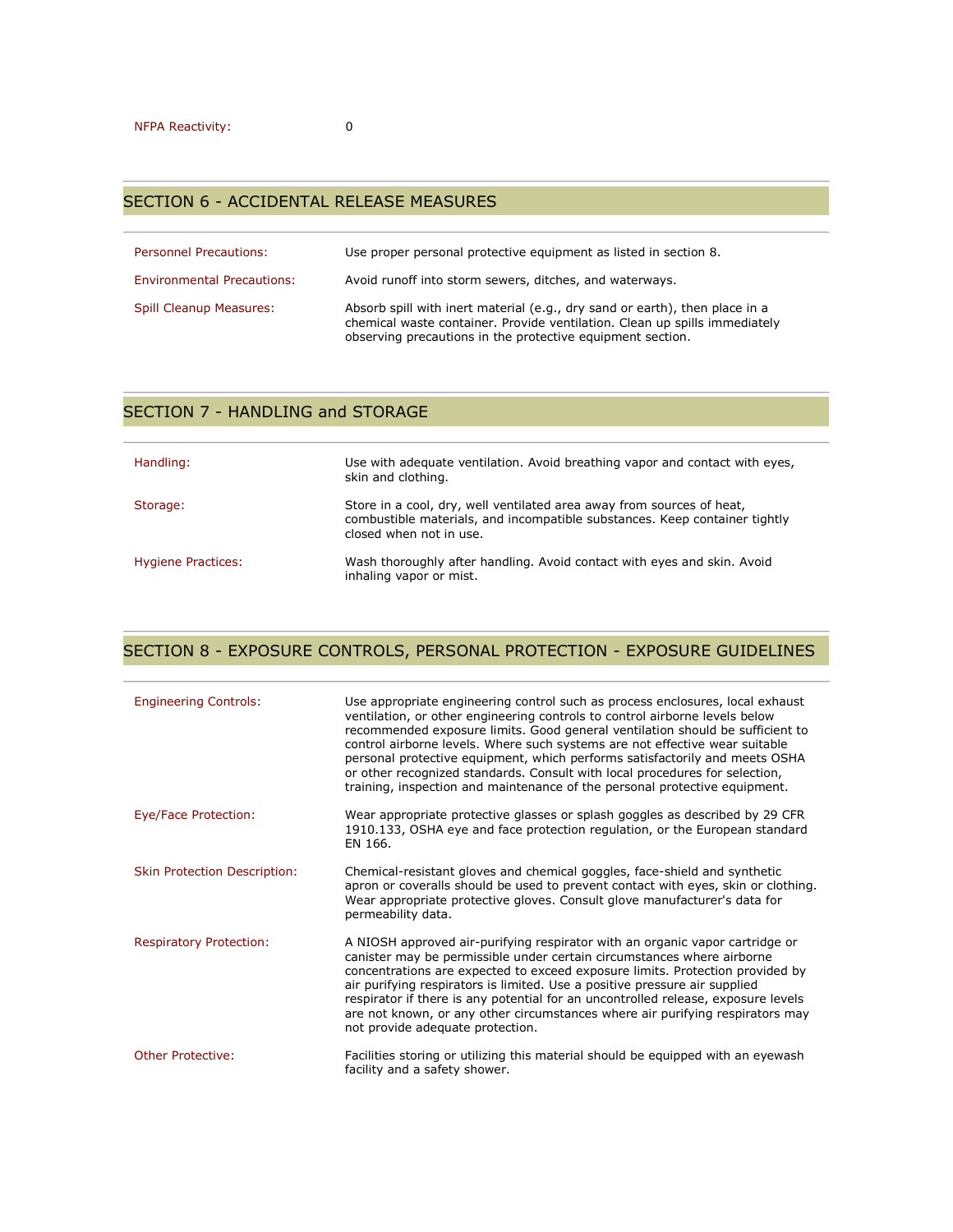#### EXPOSURE GUIDELINES

| Silica, crystalline - cristobalite : |                                                                |  |
|--------------------------------------|----------------------------------------------------------------|--|
| Guideline ACGIH:                     | TLV-TWA: 0.05 mg/m3 (Respirable)                               |  |
| Guideline OSHA:                      | OSHA-TWA: One half the Quartz PEL [30 mg/m3]/ $\{%$ Sio2} + 2] |  |
| <b>Titanium dioxide:</b>             |                                                                |  |
| Guideline ACGIH:                     | TLV-TWA: $10 \text{ mg/m}$ 3                                   |  |
| Guideline OSHA:                      | OSHA-TWA: 15 mg/m3                                             |  |

## SECTION 9 - PHYSICAL and CHEMICAL PROPERTIES

| Physical State Appearance: | Liquid.                                                                          |
|----------------------------|----------------------------------------------------------------------------------|
| Color:                     | White                                                                            |
| <b>Boiling Point:</b>      | No Data                                                                          |
| <b>Melting Point:</b>      | No Data                                                                          |
| Density:                   | 10 - 12 Lbs./gal.                                                                |
| <b>Vapor Density:</b>      | Greater than $1$ (Air = 1).                                                      |
| Vapor Pressure:            | Greater than $1$ (Air = 1).                                                      |
| pH:                        | 8.5 to 9.5                                                                       |
| Molecular Formula:         | Mixture                                                                          |
| Molecular Weight:          | Mixture                                                                          |
| Flash Point:               | No Data                                                                          |
| <b>VOC Content:</b>        | Material VOC: 20 gm/l (Includes Water)<br>Coating VOC.: 48 gm/l (Excludes Water) |
|                            | The addition of colorant may add VOCs.                                           |

# SECTION 10 - STABILITY and REACTIVITY

| <b>Chemical Stability:</b>             | Stable under normal temperatures and pressures.                                        |
|----------------------------------------|----------------------------------------------------------------------------------------|
| Hazardous Polymerization:              | Not reported.                                                                          |
| Conditions to Avoid:                   | Heat, flames, incompatible materials, and freezing or temperatures below 32<br>deg. F. |
| Incompatible Materials:                | Oxidizing agents. Strong acids and alkalis.                                            |
| <b>Special Decomposition Products:</b> | Incomplete combustion may produce carbon monoxide and other toxic gases.               |

### SECTION 11 - TOXICOLOGICAL INFORMATION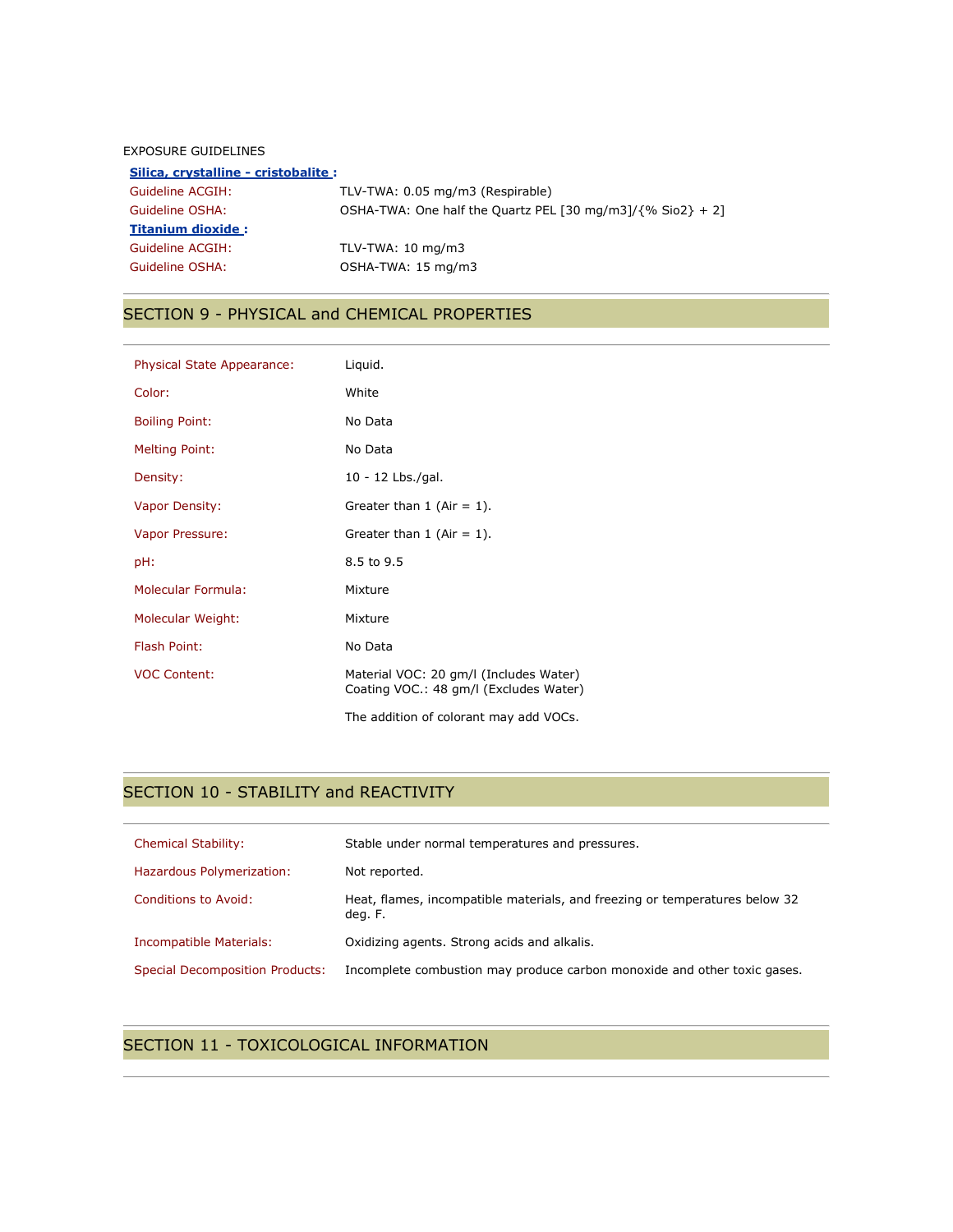| <b>Nepheline Syenite:</b>            |                                                                                                 |  |
|--------------------------------------|-------------------------------------------------------------------------------------------------|--|
| <b>RTECS Number:</b>                 | QP9365000                                                                                       |  |
| <b>Amorphous silica:</b>             |                                                                                                 |  |
| <b>RTECS Number:</b>                 | EU8655000                                                                                       |  |
| Eye:                                 | Eye - Rabbit Standard Draize test.: 25 mg/24H (RTECS)                                           |  |
| <b>Aluminum hydroxide:</b>           |                                                                                                 |  |
| <b>RTECS Number:</b>                 | BD0940000                                                                                       |  |
| Silica, crystalline - cristobalite : |                                                                                                 |  |
| <b>RTECS Number:</b>                 | VV7325000                                                                                       |  |
| Carcinogenicity:                     | IARC: Group 1: Carcinogenic to humans. NTP: Reasonably anticipated to be a<br>human carcinogen. |  |
| <b>Titanium dioxide:</b>             |                                                                                                 |  |
| <b>RTECS Number:</b>                 | XR2275000                                                                                       |  |
| Skin:                                | Administration onto the skin - Human Standard Draize test.: 300 ug/3D<br>(Intermittent) (RTECS) |  |
| Carcinogenicity:                     | IARC: Group 2B: Possibly carcinogenic to humans.                                                |  |

#### SECTION 12 - ECOLOGICAL INFORMATION

| Ecotoxicity:               | No ecotoxicity data was found for the product.       |
|----------------------------|------------------------------------------------------|
| <b>Environmental Fate:</b> | No environmental information found for this product. |

## SECTION 13 - DISPOSAL CONSIDERATIONS

| Waste Disposal: | Consult with the US EPA Guidelines listed in 40 CFR Part 261.3 for the<br>classifications of hazardous waste prior to disposal. Furthermore, consult with<br>your state and local waste requirements or quidelines, if applicable, to ensure<br>compliance. Arrange disposal in accordance to the EPA and/or state and local<br>quidelines. |
|-----------------|---------------------------------------------------------------------------------------------------------------------------------------------------------------------------------------------------------------------------------------------------------------------------------------------------------------------------------------------|
|                 |                                                                                                                                                                                                                                                                                                                                             |

## SECTION 14 - TRANSPORT INFORMATION

| DOT UN Number: | No Data |
|----------------|---------|
|----------------|---------|

DOT Hazard Class: No Data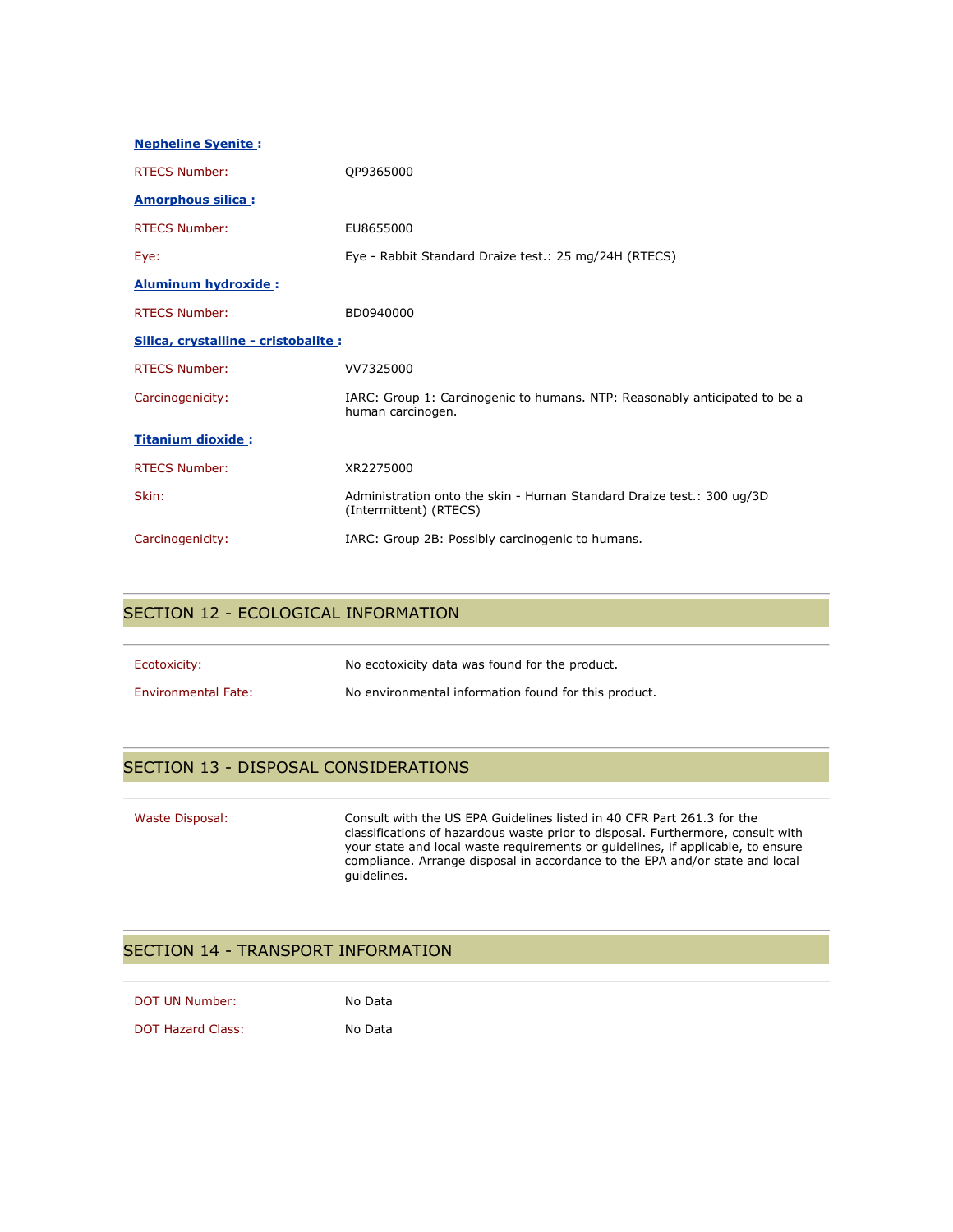## SECTION 15 - REGULATORY INFORMATION

| California PROP 65:                  | WARNING: This product contains a chemical known to the state of California to<br>cause cancer and birth defects or other reproductive harm. |
|--------------------------------------|---------------------------------------------------------------------------------------------------------------------------------------------|
| <b>Nepheline Syenite:</b>            |                                                                                                                                             |
| <b>TSCA Inventory Status:</b>        | Not listed                                                                                                                                  |
| Canada DSL:                          | Listed                                                                                                                                      |
| <b>Amorphous silica:</b>             |                                                                                                                                             |
| <b>TSCA Inventory Status:</b>        | Listed                                                                                                                                      |
| <b>State Regulations:</b>            | Listed in the Pennsylvania State Hazardous Substances List.                                                                                 |
| Canada DSL:                          | Listed                                                                                                                                      |
| <b>Aluminum hydroxide:</b>           |                                                                                                                                             |
| <b>TSCA Inventory Status:</b>        | Listed                                                                                                                                      |
| Canada DSL:                          | Listed                                                                                                                                      |
| Silica, crystalline - cristobalite : |                                                                                                                                             |
| <b>TSCA Inventory Status:</b>        | Listed                                                                                                                                      |
| <b>State Regulations:</b>            | Listed in the New Jersey State Right to Know List.<br>Listed in the Pennsylvania State Hazardous Substances List.                           |
| Canada DSL:                          | Listed                                                                                                                                      |
| <b>Titanium dioxide:</b>             |                                                                                                                                             |
| <b>TSCA Inventory Status:</b>        | Listed                                                                                                                                      |
| <b>State Regulations:</b>            | Listed in the New Jersey State Right to Know List.<br>Listed in the Pennsylvania State Hazardous Substances List.                           |
| Canada DSL:                          | Listed                                                                                                                                      |

## SECTION 16 - ADDITIONAL INFORMATION

| <b>MSDS Author:</b> | Actio Corporation                                                                                                                                                                                                                                                                                                                                                                                                                                                                                                                                                                                                                                                                                                                                                                                                                                                                                                                                                                                                |
|---------------------|------------------------------------------------------------------------------------------------------------------------------------------------------------------------------------------------------------------------------------------------------------------------------------------------------------------------------------------------------------------------------------------------------------------------------------------------------------------------------------------------------------------------------------------------------------------------------------------------------------------------------------------------------------------------------------------------------------------------------------------------------------------------------------------------------------------------------------------------------------------------------------------------------------------------------------------------------------------------------------------------------------------|
| Disclaimer:         | This Health and Safety Information is correct to the best of our knowledge and<br>belief at the date of its publication but we cannot accept liability for any loss,<br>injury or damage which may result from its use. We shall ensure, so far as is<br>reasonably practicable, that any revision of this Data Sheet is sent to all<br>customers to whom we have directly supplied this substance, but must point<br>out that it is the responsibility of any intermediate supplier to ensure that such<br>revision is passed to the ultimate user. The information given in the Data Sheet<br>is designed only as a quidance for safe handling, storage and the use of the<br>substance. It is not a specification nor does it quarantee any specific properties.<br>All chemicals should be handled only by competent personnel, within a<br>controlled environment. Should further information be required, this can be<br>obtained through the sales office whose address is at the top of this data sheet. |